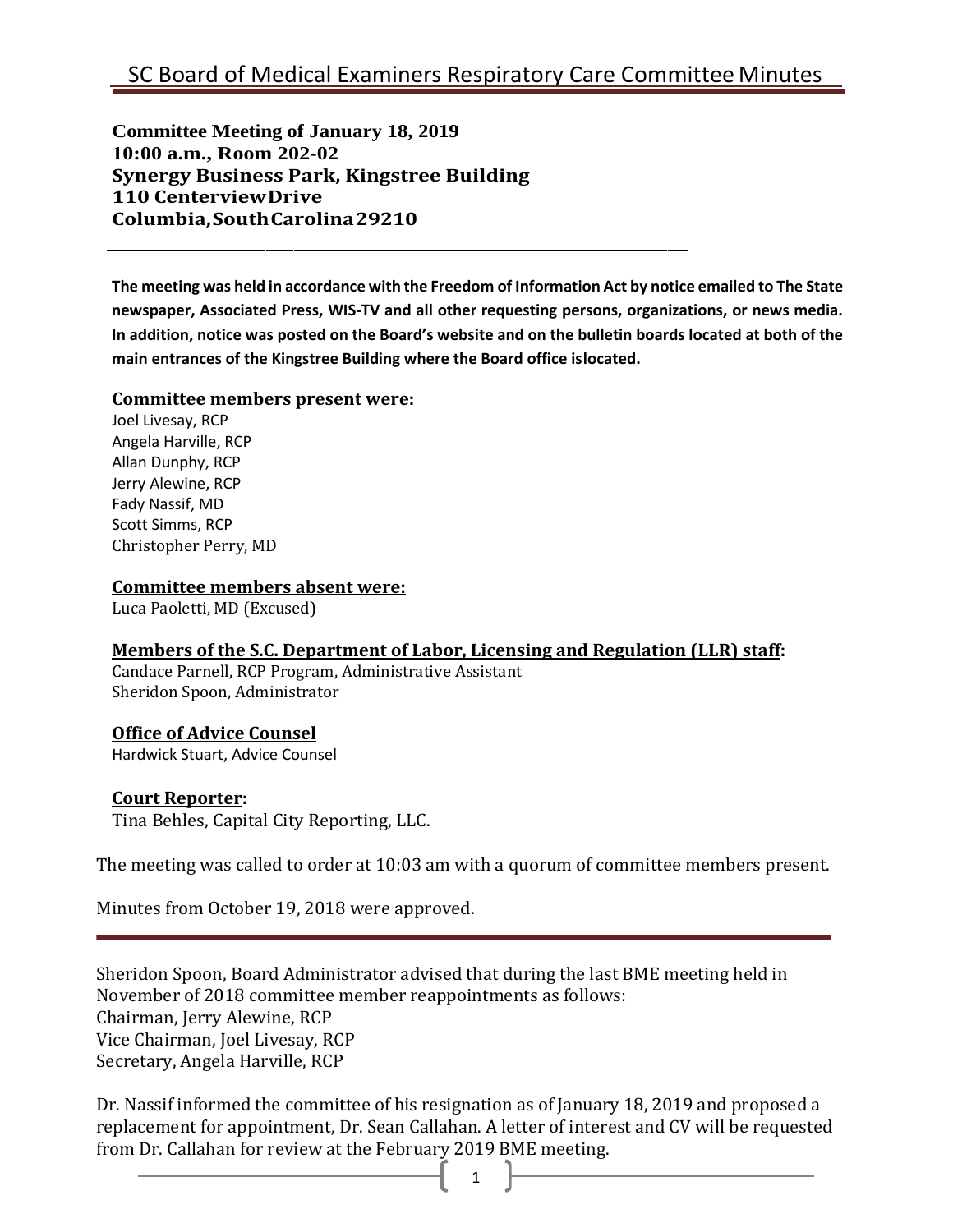# SC Board of Medical Examiners Respiratory Care Committee Minutes

Officers elected are Jerry Alewine, RCP Chair, Joel Livesay, RCP Vice Chair, and Angela Harville, RCP Secretary. All approved in favor.

## Discussions/Chair Discussions

Joseph Whitten, Director of Respiratory Care Services with Bon Secours St. Francis Health System appeared before the committee to address and follow-up on the *Exemption for Ventilation by Individuals with Proven Competency* Advisory Opinion South Carolina Code Section 40-47-530(A); states that the South Carolina Respiratory Care Practice Act does not affect certain provisions, including, among others, An individual or other health care professional who is licensed by the state or who has proven competency in one or more of the functions included in the definition of Respiratory Care Practice as long as the person does not represent themselves as a Respiratory Care Practitioner. To qualify for this exemption, an individual must provide proof of formal training for the functions which include an evaluation of competence through a mechanism that is determined by the Board and committee to be both valid and reliable. Accordingly, this policy is adopted by the Board and committee to establish an appropriate mechanism for determining an individual's qualification for an exemption under Section 40-47-530(A) (3). Any exemption granted must be limited to the function(s) for which competency has been satisfactorily proven and approved by the Board.

Mr. Whitten's concern is that occasionally a physician or mid-level practitioner may attempt to adjust mechanical ventilator settings. However, there are mid-level practitioners and physicians who feel that their specialty in critical care medicine and experience with ventilator management at institutions should permit them to adjust these settings as well. As stated in 40-47-530(A) Ventilators may only be adjusted by a RCP or someone that has received an exemption from the Board. The committee would like the BME to address if practitioners, such as Registered Nurses, Medical Doctors, Nurse Practitioners, and Physician Assistants are required to apply for an exemption, not to include an unlicensed person such as a Medical Assistant. After Executive Session, the committee made a motion to table the item. Alan Dunphy second. Motion carried.

1. Applicant appearance-Ms. Shekinah Frazier appeared before the committee to address issues noted in her application and was approved for licensure. The committee made a motion to recommend approval of licensure within South Carolina. Scott Sims second. Motion carries.

#### **Respiratory Care Practitioners with Temporary Licenses applying for Permanent Licensure**:

After review, a motion was made to approve the list of applicants with temporary licenses for permanent licensure to include applicants who have "yes" answers (**red**) that were addressed individually. Second by Scott Simms. Motion carried.

2  $\parallel$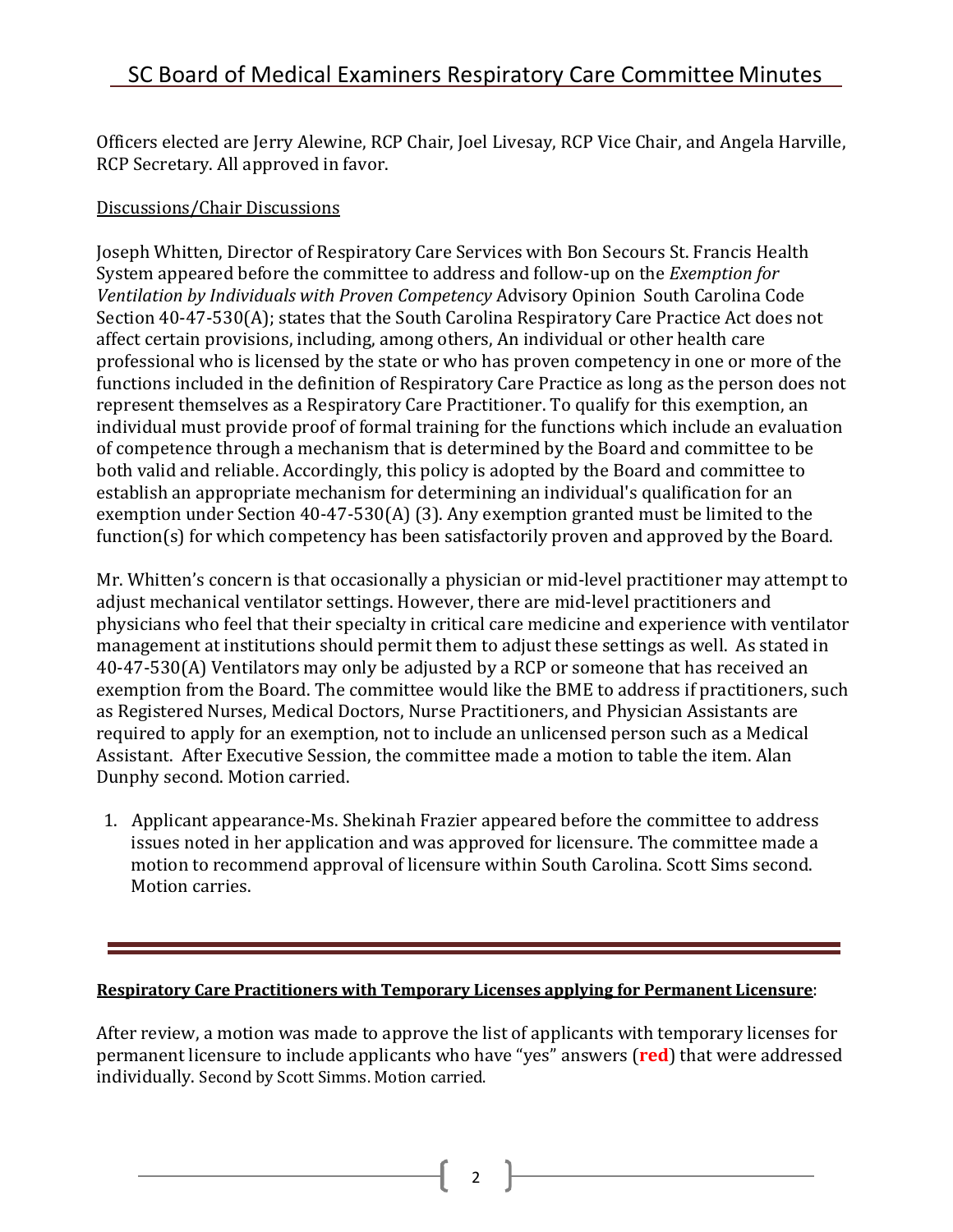# SC Board of Medical Examiners Respiratory Care Committee Minutes

| RACHEL NICOLE ACKERMAN       | RCP.6260 | 2/28/2019 | <b>WALTERBORO</b>       | SC        |
|------------------------------|----------|-----------|-------------------------|-----------|
| CAROLYN JOY BANWARIE         | RCP.6312 | 2/28/2019 | <b>SIMPSONVILLE</b>     | SC        |
| <b>TROY BARNES</b>           | RCP.6325 | 2/28/2019 | <b>FORT MILL</b>        | <b>SC</b> |
| REBEKAH ELIZABETH BARNETT    | RCP.6313 | 2/28/2019 | INMAN                   | <b>SC</b> |
| <b>BRIANA NICOLE BUCKNER</b> | RCP.6264 | 2/28/2019 | <b>BLYTHEWOOD</b>       | <b>SC</b> |
| <b>LEANNA MARIE BURGESS</b>  | RCP.6257 | 2/28/2019 | <b>LEXINGTON</b>        | SС        |
| JEREMY WAYNE OWENS COBB      | RCP.6341 | 2/28/2019 | <b>ELEANOR</b>          | WV        |
| DONOVA CRUZ COSARE           | RCP.6338 | 2/28/2019 | <b>COLUMBIA</b>         | SС        |
| <b>TAYLOR SHAE COXE</b>      | RCP.6190 | 2/28/2019 | N CHARLESTON            | <b>SC</b> |
| <b>MATTHEW CHAD CUMMINGS</b> | RCP.6327 | 2/28/2019 | WALTERBORO              | SC        |
| ALISHA RAE CURTIS            | RCP.6328 | 2/28/2019 | <b>GAFFNEY</b>          | <b>SC</b> |
| <b>STACEY SIMONE DALLAS</b>  | RCP.6189 | 2/28/2019 | <b>NORTH CHARLESTON</b> | <b>SC</b> |
| HEATHER BELL DE LA CRUZ      | RCP.6244 | 2/28/2019 | LONGS                   | <b>SC</b> |
| RONALD THOMAS DYE JR         | RCP.6191 | 2/28/2019 | <b>GOOSE CREEK</b>      | <b>SC</b> |
| <b>MARY ELIZABETH ELTON</b>  | RCP.6330 | 2/28/2019 | <b>KEPORT</b>           | <b>NJ</b> |
| JENNIFER ELAINE FOX          | RCP.6239 | 2/28/2019 | <b>COLUMBIA</b>         | SC        |
| ANGELA GRAZIANO              | RCP.6311 | 2/28/2019 | <b>CHARLOTTE</b>        | ΝC        |
| <b>BONNIE LEE HACKMAN</b>    | RCP.6317 | 2/28/2019 | <b>MYRTLE BEACH</b>     | SC        |
| <b>LARA MARGARET HALL</b>    | RCP.6340 | 2/28/2019 | <b>SUMTER</b>           | <b>SC</b> |
| TIFFANY DIATIA HARPER        | RCP.6318 | 2/28/2019 | <b>ORANGEBURG</b>       | SC        |
| <b>INDIA NICOLE HILLS</b>    | RCP.6319 | 2/28/2019 | <b>ORANGEBURG</b>       | <b>SC</b> |
| <b>CIERRA S HOQUE</b>        | RCP.6332 | 2/28/2019 | <b>BLACKSBURG</b>       | <b>SC</b> |
| STEPHANIE BULLARD KONITZER   | RCP.6000 | 2/28/2019 | <b>AUGUSTA</b>          | GA        |

| <b>PAULA LOWRY</b>        | RCP.6315 | 2/28/2019 | <b>LUMBERTON</b>    | <b>NC</b> |
|---------------------------|----------|-----------|---------------------|-----------|
| <b>CYNTHIA MOORE</b>      | RCP.6333 | 2/28/2019 | TIGNALL             | GA        |
| MICHAEL JAMES NEWELL      | RCP.6263 | 2/28/2019 | <b>JOHNSONVILLE</b> | <b>SC</b> |
| <b>CHASSITY L POINTER</b> | RCP.6322 | 2/28/2019 | <b>FLORENCE</b>     | SC        |
| RENEE SUZANNE PURCELL     | RCP.6217 | 2/28/2019 | <b>GREER</b>        | <b>SC</b> |
| TIANDRA LASHAY QUILLER    | RCP.6230 | 2/28/2019 | <b>GREENVILLE</b>   | SC        |
| TERESA LYNN REEVES        | RCP.6323 | 2/28/2019 | <b>SUPPLY</b>       | <b>NC</b> |
| <b>CODY JAMES RICE</b>    | RCP.6337 | 2/28/2019 | <b>YORK</b>         | SC        |
| DARCY RENEA SCOTT         | RCP.6320 | 2/28/2019 | HANAHAN             | SC        |
| JOEL DAVID SESKIN         | RCP.6329 | 2/28/2019 | <b>TUCKER</b>       | GA        |